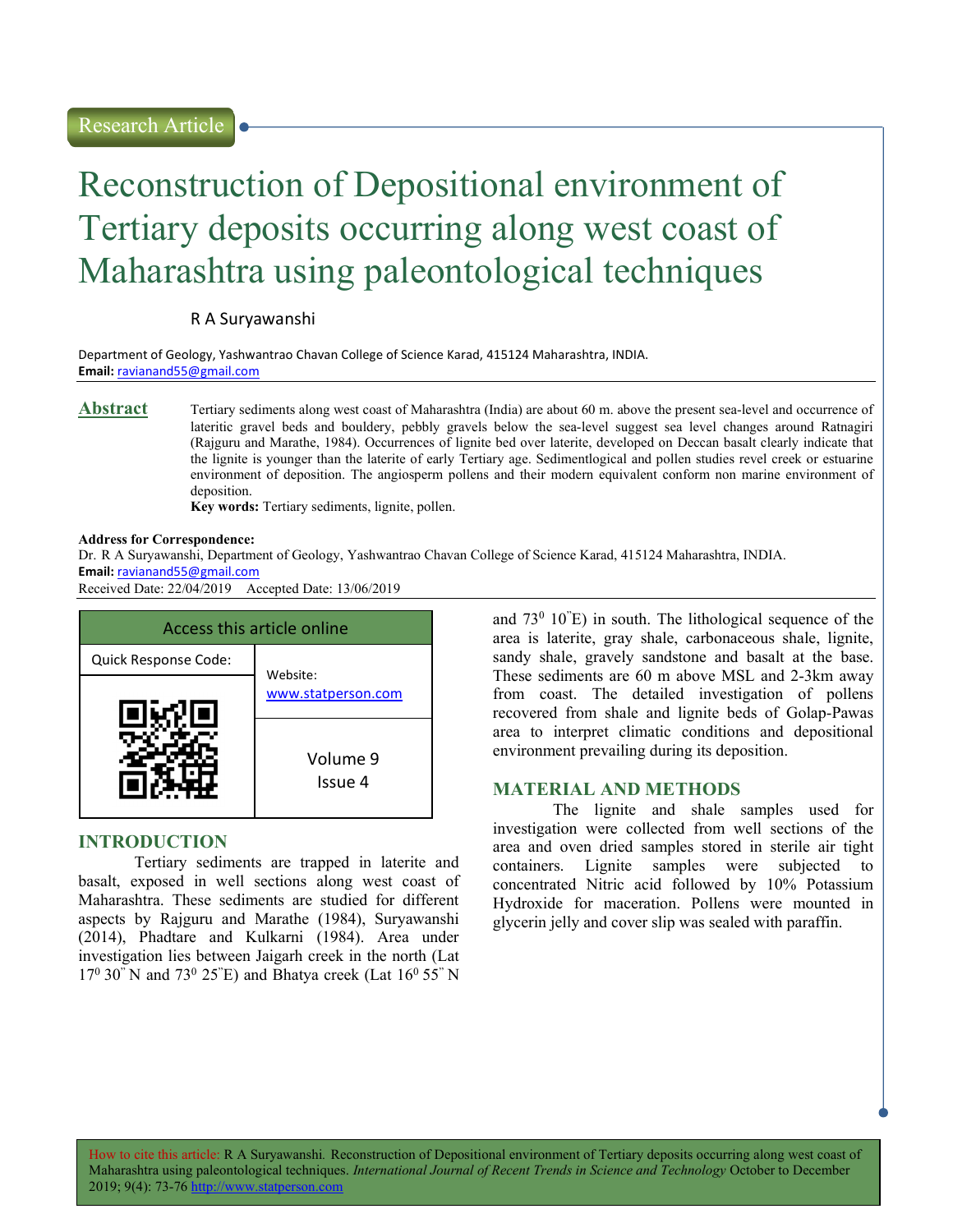## RESULT AND DISCUSSION



#### Angiosperm pollens

#### GENUS: Florschuetzia Germeraad et al. 1968

 Florsehuetzia Germeraad et al. 1968 Plate I Photo 1

Description: Pollen grains isopolar, prolate, triporate; pores almost circular, about 2µm in diameter., exine 1.5 µm thick, sexine and nexine are of almost same thickness in mesocolpial area While, sexine is slightly thicker than nexine in apocolpial areas, psilate.

Remarks: All the species of Florschuetzia are closely comparable with pollen found in modern mangrove genus Sonneratia. It grows profusely along the Western Coast of India.

GENUS: Malvacearumpollis Nagy1962

Malvacearumpollis rudis Kar Plate I Photo 2

Description : Pollon grains spheroidal, 60 - 85µm in diameter, pantoporato, pores almost circular, about 4µm in diameter, tenuimarginate; exine distinctly echinate; sexine thicker than nexine, spines 8-10µm long, with bulbous base; eureticulate, infratecturn collumellate columellae about 4  $\mu$ m under the spines and 1  $\mu$ m between the spines.

Remarks: This fossil pollen is closely comparable with those found in many genera of Malvaceae. In Indian Tertiary sediments, this fossil genus is so far reported from the Oligocene to Miocene (Tharnkaimoni et al. 1984). The plants of Malvaceae are commonly found in the low altitude open forests.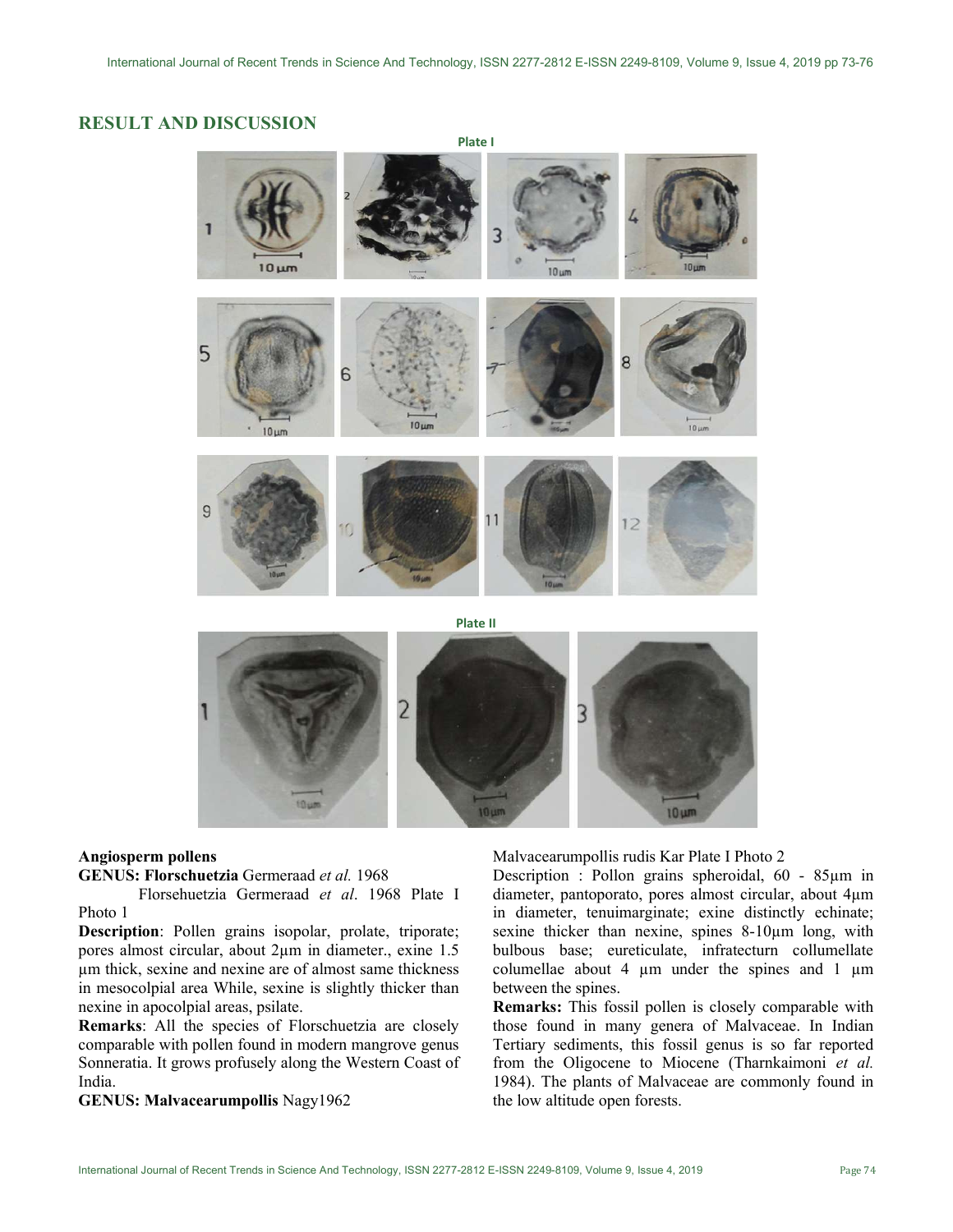#### GENUS: Retistephanocolpites Leidelmeyer, 1966

Retistephanocolpltes Williamsi Germeraad et al. 1968 Plate I Photo 3, 4, 5

Description : Pollen grains isopolar , circular in polar view, 28 - 35µm in diameter, hexacolporate, colpi about 6µm long,slightly crassimarginate, ends pointed; ora endexinous almost indistinct , slightly lalongate ; exine about 3µm thick, semitectate sexine thicker than nexine, reticulate to srobiculate . homobrochate , simplibaculate .

Remarks: In all the morphologic features, this palynomorph is closely comparable with the pollen of Ctenolophon parvifolium (Germeraad et al. 1968). This plant generally found in the swamp forests, is presently confined exclusively to Malesia (Van der Ham, 1989). Though presently extinct in India, it is well documented by its fossil pollen from many Tertiary deposits ranging in age up to Miocene ( Saxena 1991) .

GENUS: Spinizonocolpites Muller 1968

Spinlzonocolpites proininatus (Mc Intyre) Stover and Evans., 1973. Plate I Photo 6

Description: Pollen grains spheroidal to subspheroidal,40 - 65 µm in diameter, zonosulcate; salcus boardered by a narrow indistinct margin of thinning ectosexine forming a cutinuous meridonal furrow dividing the grain into two unequal halves, generally open, tenuimarginate; exine about 1.5µm thick, intectate, echinate; spines 3-6µm long with bulbous base, tips generally pointed, often curved, rarely straight, inter-spina1 exine microreticulate Spines evenly

distributed all over the surface.

Remarks: The fossil pollen attributed to Spinizonocolpites prominatus is closely comparable to that of a monotypic palm Nypa fruticanes (Kulkarni and Phadtare, 1981) which grows exclusively in mangrove habitat. Presently it is extinct from both western and eastern coasts of south India. However, it is still found in Sunder ban delta and Nicobar Islands. It is most dominating amongst, not only those of palmae but also of all the monocotyledonous morphotypes from this locality. Abundance of these pollen indicate warm humid tropical climate and estuarine depositional environments for these beds.

GENUS: Lakiapollis Venkatachala and Kar 1969

Lakiapollis ovatus Venkatachala A Kar Plate I Photo 7, 8 Description: Pollen grains isopolar, sub-spheroidal, often folded; 55 - 70 µm in diameter, tricolporate; brevicolpate, colpi distinctly elliptic, about 10 µm long and 6µm wide, with rounded ends, tenuimarginate, straight: ora endexinous, circular to slightly lalongate, crassimarginat, about 8µm in diameter; exine about 2 µm thick, exine is very thin or almost undistinguishable along the mesocolpial area and gradually increase in thickness towards aperture, psilate to very minutely ingrastructured.

Remarks: This fossil pollen is closely comparable with Duriotype pollen found in some genera such as Durio and Cullenia of Bombacaceae (Thanikamoni et al. 1984). Amongst these Cullenia exarillata is presently found in the humid evergreen forest of South India (Pascal, 1983).

GENUS: Pseudonothofagidites Venkatachala and Kar, 1969

Pseudonothofagidites sp. Plato I Photo. 9

Description: Pollen grains isopolar, almost circular in polar view, 35-40 µm in diameter polyporate, pores general six in number, placed between the depressions of pseudocolpi , circular crassimarginate exine about 2µm thick, semitectate, regulate to eurugulate, sexine slightly thicker than nexine in mesocolpial area; around pores however the nexine is thicker than sexine.

Remarks: This palynomorph apparently resembles the pollen of Nothofagus. It generally grows in dense evergreen forests of the Western Ghats.

#### GENUS: QUILONIPOLLENITES EUGESSONA

Oullonipollenites, tranguliformis (Phadtare , 1982) Plate I Photo. 10

Description: Pollen grains are heteropolar. Triangular with rounded ends. Proximal side plane and others distinctly convex. Monosulcate, sulcus equal to 2/3 the circumference, extended type. The pollen grains tend to split along salcus which gives bivalve appearance in polar view. Sexine 2 µm thick which is thicker than nexine. Exine 3.6 um thick, coarsely rectangular Muri simplibaculate, Lumina smooth, angular to frequently circular, decrease in size towards salcus margin.

Remarks: This pollen is good in number in the lignite beds. This palm genus vigorously grows along esturiarn conditions. It has close similarity to Malaysian Palm.

### GENUS: QUILONIPOLLENITES

Quilonipollenites Ornutus (Rao and Ramanujam., 1976) Plate I Photo. 11

Description: These pollen grains are heteropolar, distalliaperturate , planoconvex laterally bioconvex in distally polar view. It is monosulcate, sulcus about 2/3 the circumference along the convexity in lateral plane of extended type, tenuimarginate, sexine thicker than nexine, exine about 3  $\mu$ m thick, distinctly retipilate to reticulate. The recticulum is heterobrochate , decreasing in size towards proximal side , murisimplibaculate , lumina small, angular to circular and smooth.

Remarks: This morphotype is abundantly represented in Ratnagiri lignites. This type is also reported from Quilon (Rao and Ramanujam 1976) Warkalli (Srisailarn and Ramanujam 1982) and Neyvelli (Reddy 1981) exposures. GENUS: CLAVAPALMAEDITES (Rao and Ramanujam, 1976)

Palmaepollenites elonuatus (Phadtare and Kulkarni 1980) Plate I Photo 12